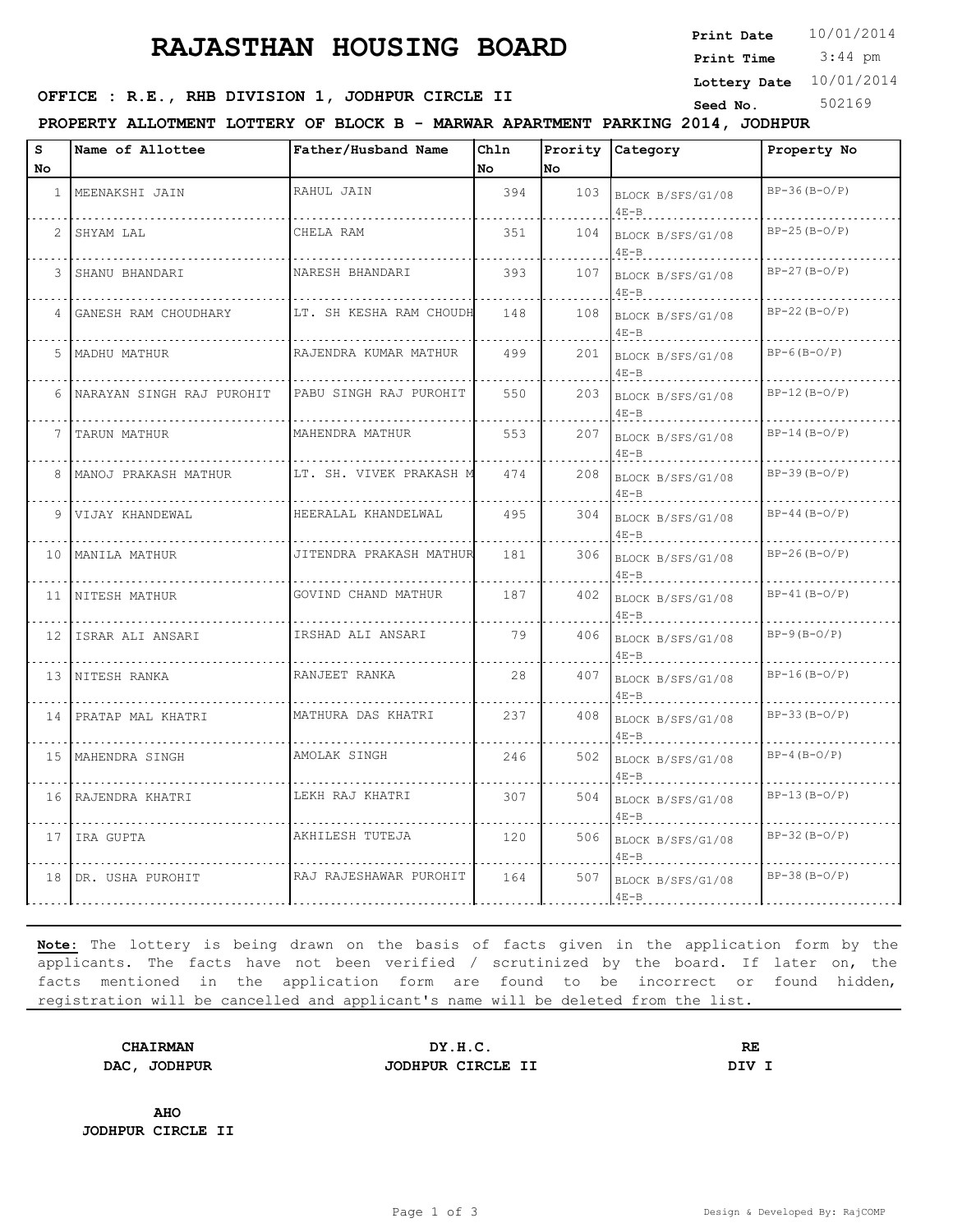# **RAJASTHAN HOUSING BOARD**

**Print Date**  $10/01/2014$ 

 3:44 pm **Print Time**

**Lottery Date** 10/01/2014

### **SEED OFFICE : R.E., RHB DIVISION 1, JODHPUR CIRCLE II** Seed No. 502169

**PROPERTY ALLOTMENT LOTTERY OF BLOCK B - MARWAR APARTMENT PARKING 2014, JODHPUR**

| s<br>No | Name of Allottee       | Father/Husband Name     | Chln<br>No.     | No  | Prority Category              | Property No    |
|---------|------------------------|-------------------------|-----------------|-----|-------------------------------|----------------|
|         | 19 PANKAJ RANKA        | RANJEET RANKA           | 239             | 602 | BLOCK B/SFS/G1/08<br>$4E-B$   | $BP-43(B-O/P)$ |
|         | 20 NIRMALA MATHUR      | MAHENDRA MATHUR         | 547             | 604 | BLOCK B/SFS/G1/08<br>$4E - B$ | $BP-35(B-O/P)$ |
|         | 21 VIVEK KUMAR SACHAN  | VANSHLAL SACHAN         | 507             | 606 | BLOCK B/SFS/G1/08<br>$4E - B$ | $BP-5(B-O/P)$  |
|         | 22 ANKIT ARORA         | OMPRAKASH ARORA         | 324             | 607 | BLOCK B/SFS/G1/08<br>$4E - B$ | $BP-29(B-0/P)$ |
|         | 23 SUYASH BHANDARI     | SUDESH BHANDARI         | 258             | 701 | BLOCK B/SFS/G1/08<br>$4E - B$ | $BP-3(B-O/P)$  |
|         | 24 TRAPTI N. JAIN      | NARENDRA JAIN           | 419             | 702 | BLOCK B/SFS/G1/08<br>$4E - B$ | $BP-37(B-O/P)$ |
|         | 25 VIVEK KUMAR BARDIA  | ASHOK KUMAR BARDIA      | 436             | 705 | BLOCK B/SFS/G1/08<br>$4E - B$ | $BP-18(B-O/P)$ |
|         | 26 ANITA TUTEJA        | ALOK TUTEJA             | 49              | 706 | BLOCK B/SFS/G1/08<br>$4E - B$ | $BP-21(B-0/P)$ |
|         | 27 VIJAY LAXMI JAIN    | LT. SH. ASHOK JAIN      | 77              | 707 | BLOCK B/SFS/G1/08<br>$4E - B$ | $BP-1(B-O/P)$  |
| 28      | GAURAV SUKHNANI        | NIRMAL SUKHNANI         | 454             | 708 | BLOCK B/SFS/G1/08<br>$4E - B$ | $BP-28(B-O/P)$ |
| 29      | SANDEEP KHIMNANI       | DAYAL DAS KHIMNANI      | 19              | 806 | BLOCK B/SFS/G1/08<br>$4E - B$ | $BP-42(B-O/P)$ |
|         | 30 LALIT KUMAR         | KISHAN CHAND JI         | 455             | 807 | BLOCK B/SFS/G1/08<br>$4E-B$   | $BP-23(B-0/P)$ |
|         | 31 SHIV KUMAR BISSA    | LT. SH. RAMKISHAN BISSA | $7\phantom{.0}$ | 808 | BLOCK B/SFS/G1/08<br>$4E - B$ | $BP-2(B-O/P)$  |
|         | 32 MADHU JOSHI         | ASHOK JOSHI             | 478             | 902 | BLOCK B/SFS/G1/08<br>$4E - B$ | $BP-15(B-O/P)$ |
|         | 33 DR. SANTOSH GEHLOT  | CHHOTE LAL JI GEHLOT    | 108             | 903 | BLOCK B/SFS/G1/08<br>$4E - B$ | $BP-11(B-O/P)$ |
|         | 34 SURENDRA KUMAR JAIN | LT. SH. MANAK CHAND JAI | 480             | 907 | BLOCK B/SFS/G1/08<br>$4E - B$ | $BP-31(B-O/P)$ |
|         | 35   MANGALA CHOUDHARY | SHREE RAM CHOUDHARY     | 244             | 101 | BLOCK B/SFS/G1/10<br>$4E - B$ | $BP-30(B-0/P)$ |
| 36      | JHAMKU DEVI            | KAS BARAM               | 235             | 301 | BLOCK B/SFS/G1/10<br>$4E-B$   | $BP-7(B-O/P)$  |

**Note:** The lottery is being drawn on the basis of facts given in the application form by the applicants. The facts have not been verified / scrutinized by the board. If later on, the facts mentioned in the application form are found to be incorrect or found hidden, registration will be cancelled and applicant's name will be deleted from the list.

**CHAIRMAN DY.H.C. RE DAC, JODHPUR JODHPUR CIRCLE II DIV I**

**AHO JODHPUR CIRCLE II**